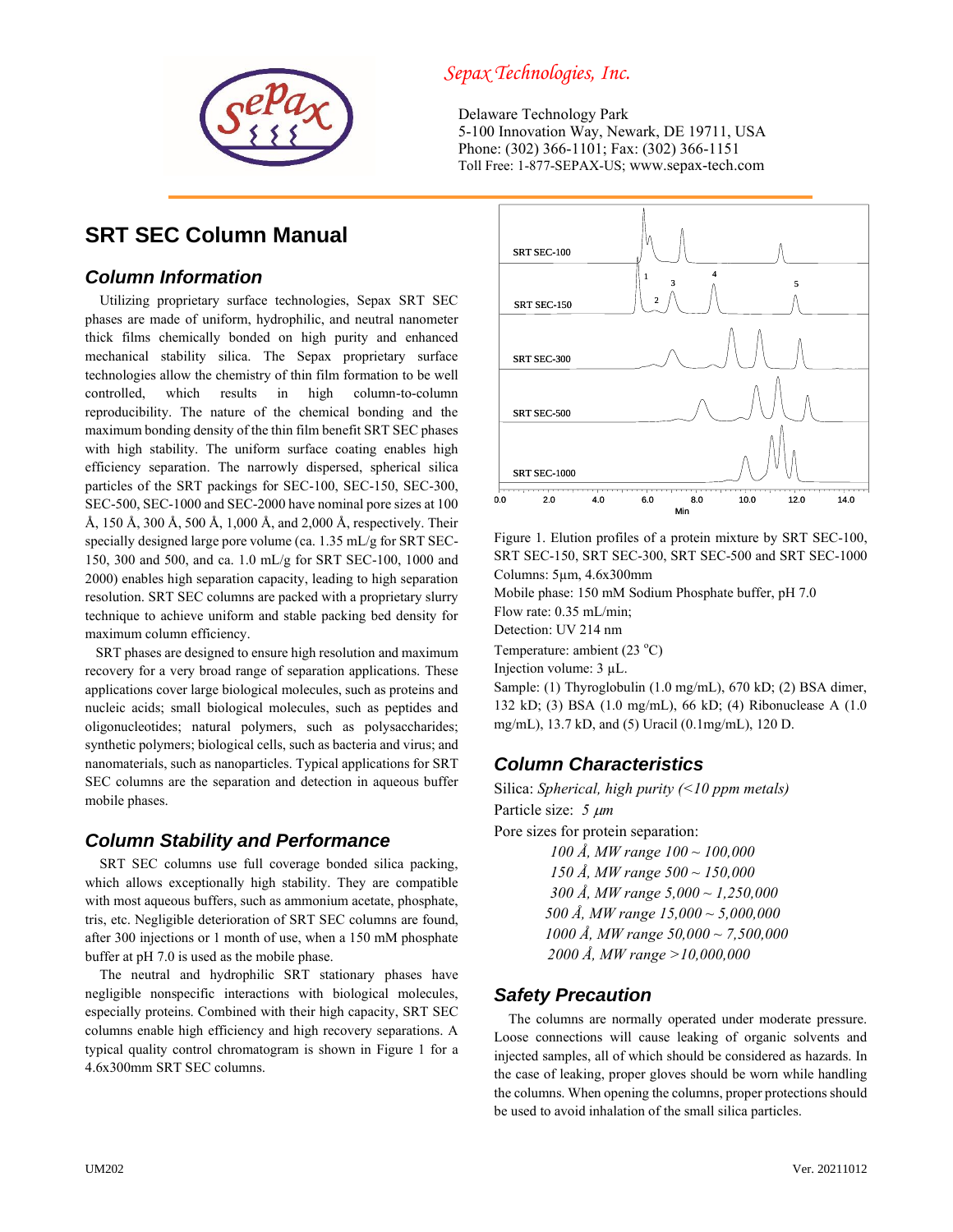#### *Column Installation and Operation*

The column should always be capped at both ends when it is not in use. When installing the column to the system, first remove the end caps. Unless a user has special purpose to reverse the flow direction, for example, removal of the inlet blockage, follow the flow direction as marked on the column. Column connections are an integral part of the chromatographic process. If ferrules are over tightened, not set properly, or are not specific for the fitting, leakage can occur. Set the ferrules for column installation to the HPLC system as follows:

(a) Place the male nut and ferrule, in order, onto a 1/16" outer diameter piece of tubing. Be certain that the wider end of the ferrule is against the nut.

(b) Press tubing firmly into the column end fitting. Slide the nut and ferrule forward, engage the threads, and finger-tighten the nut.

(c) Repeat this coupling procedure for the other end of the column.

#### *Samples and Mobile Phases*

To avoid clogging the column, all samples and solvents should be filtered through 0.45 µm or 0.2 µm filters before use. The SRT SEC columns are compatible with an aqueous mobile phase or a mixture of organic solvent and water, such as methanol or acetonitrile and water. Always degas the mobile phase. A simple way for degassing is to sonicate it for 5 minutes under water pumped vacuum.

### *Column Protection*

Frequent solvent exchange between organic and aqueous buffers can have effects on the resin properties and effect the column lifetime. As viscosity of the mobile phase can influence the backpressure across the column, please check the viscosity of solvents used and adjust the flow rate accordingly. This will ensure the column does not undergo pressure spikes or become over pressurized. When switching from aqueous to organic, run a minimum of 2-5 CV water in between to prevent salting out/precipitations which can damage the column. It is also recommended to minimize the time the column is in pure water to only 5 CV. Sepax does not recommend leaving the column long term in pure water. For proper equilibration, it is recommended to let the column sit overnight in the running buffer or at a slow flow rate before injection of sample.

| <b>Solvent</b> | Viscosity at 20 °C |
|----------------|--------------------|
| Acetone        | 0.32               |
| Acetonitrile   | 0.37               |
| Methanol       | 0.55               |
| Water          | 1.00               |
| Ethanol        | 1.20               |
| 2-Propanol     | 2.40               |

In addition to filtering the sample and the mobile phase, the best way to protect the column is to install a pre-column filter in front of it. In most cases a pre-column filter helps to remove the residual particulates that are in the sample, the mobile phase, or leached from the LC system, such as pump and injector seals. A Sepax precolumn filter does not contain resin, and as such will not change the retention time of the analyte and does not require equilibration.

The filter contains a replaceable frit, and an increase in pressure indicates that the filter frit should be replaced.

### *Column Installation and Operation*

The column should always be capped at both ends when it is not in use. When installing a column to the system, first ensure that the system is clean and primed with mobile phase. Before the column is connected, it is recommended to run the system at a high flow rate to ensure all bubbles are flushed from the system and a flat baseline is obtained. If the baseline is not flat, it is not recommended to connect the column until further system maintenance is performed. These steps will ensure that the column lifetime is maintained. Once the system is cleaned, primed with mobile phase, and has a flat baseline across the detector, stop the flow of the mobile phase, ensuring that mobile phase is still primed in the lines. Remove the end caps of the column and connect the column, ensuring that there are no air gaps in the connection. Unless a user has special purpose to reverse the flow direction, for example, removal of the inlet blockage, follow the flow direction as marked on the column. Column connections are an integral part of the chromatographic process. If ferrules are over tightened, not set properly, or are not specific for the fitting, leakage can occur. Set the ferrules for column installation to the LC system as follows:

(a) Place the male nut and ferrule, in order, onto a 1/16" outer diameter piece of tubing. Be certain that the wider end of the ferrule is against the nut.

(b) Press tubing firmly into the column end fitting. Slide the nut and ferrule forward, engage the threads, and finger-tighten the nut.

(c) Repeat this coupling procedure for the other end of the column.

Once the column is connected, start the system at a slow flow rate of mobile phase and monitor the pressure of the system and ensure that there are no leaks.

*Column activation*: During stocking and shipping, the resin bed may become dried out. To activate a new column, it is recommended to flush the column with 10-20 column volumes of the running mobile phase starting at a low flow rate and gradually increasing until desired operating flow rate is met. Below is a table for reference. (If you plan to run the column in organic solution over 20% organic, flush the column with 2-5 column volumes of water at slow flow rate before switching to desired organic running buffer to avoid precipitation issues. Please keep in mind that some organic buffers, such as IPA and EtOH, will have a higher viscosity/backpressure and will need to be run at slower flow rates. For organic use over 20%, it is also recommended to equilibrate the resin at a slow flow or no flow in the running buffer overnight to allow for the resin to adjust. For aqueous use, flush the column with your mobile phase while gradually increasing the flow rate to your operating flow rate allowing the column to equilibrate the pressure until the baseline is stable at each step.

The table below offers recommended flow rates for startup. It is suggested to start the flow rate to be  $1/5<sup>th</sup>$  of the normal running flow rate, ramping up with an increment of 1/5th of the flow rate every two or three minutes. Monitor the baseline and pressure as it should be stable for a few minutes before moving to the next increment. If using organic additives such as IPA, you may need to ramp up in smaller increments due to the higher pressure.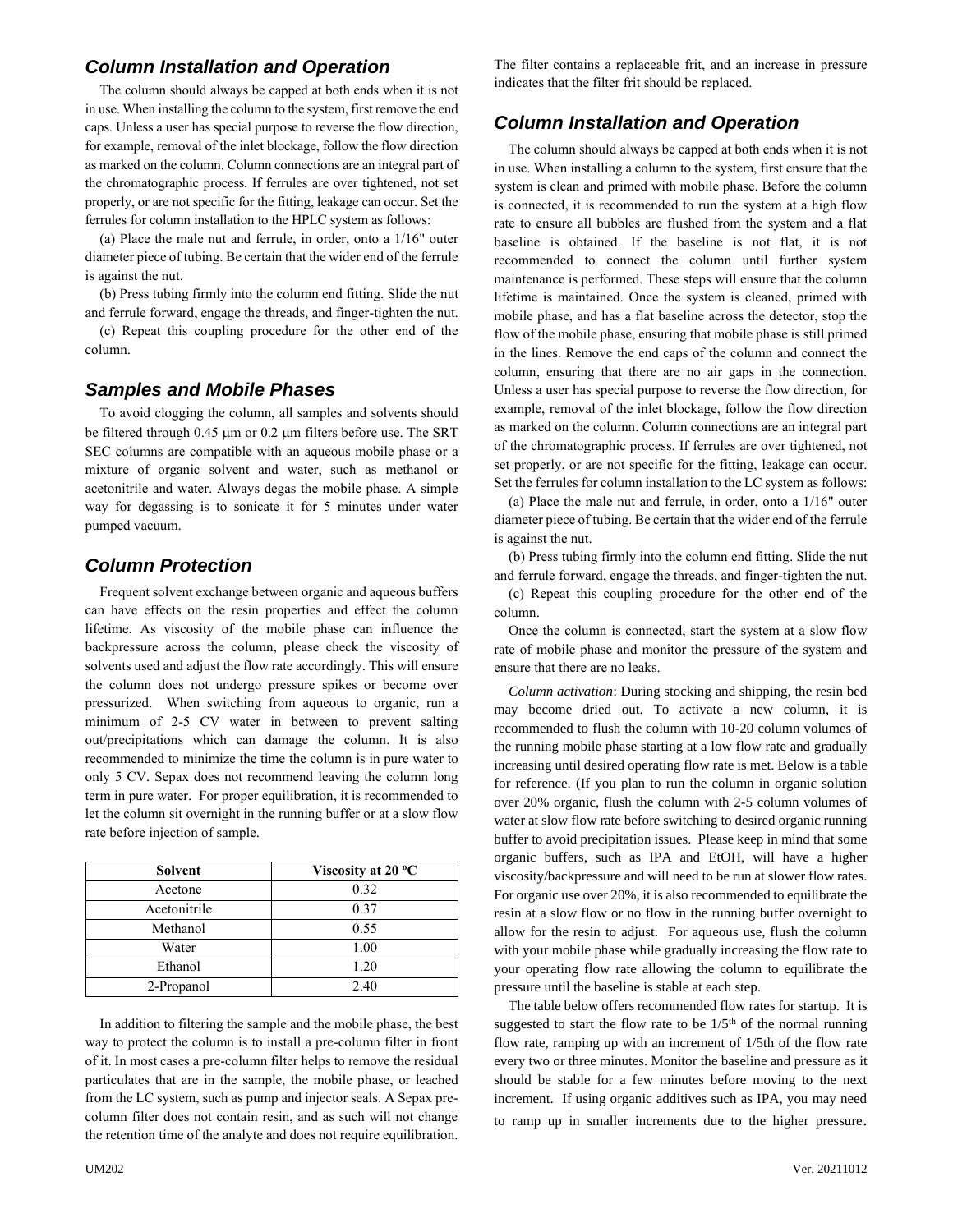| Column              | Column                           | <b>New</b>       | Ramp up           | Running  |
|---------------------|----------------------------------|------------------|-------------------|----------|
| <b>Dimension</b>    | Volume                           | Column           | <b>Increments</b> | Flow     |
|                     |                                  | <b>Flow Rate</b> | (mL/min)          | Rate     |
|                     |                                  | (mL/min)         |                   | (mL/min) |
| $2.1\times300$ mm   | $1.04$ mL                        | 0.01             | 0.01              | 0.07     |
| $4.6 \times 300$ mm | 4.99 <sub>m</sub> I <sub>s</sub> | 0.05             | 0.05              | 0.35     |
| $7.8\times300$ mm   | $14.34$ mL                       | 0.1              | 0.1               | 1.0      |
| $10\times300$ mm    | $24 \text{mL}$                   | 0.3              | 0.1               | 1.65     |
| $21.2\times300$ mm  | 105mL                            | 1.4              | 0.5               | 7.5      |
| $30\times300$ mm    | 212mL                            | 2.8              | 1.2               | 15       |
| $50\times300$ mm    | 490mL                            | 7.8              | 3.5               | 41       |

*Flow rate Range* Normal operating flow rate can be found in the table above for use with phosphate buffer as the mobile phase when run at ambient temperature. Running the instrument in a cold room or addition of any solvent having viscosity higher than water may cause back pressure to increase. The flow rate should be adjusted to ensure that the back pressure does not exceed above the limit. Any change in the mobile phase composition should be introduced gradually such that column experiences a shallow pressure variation.

*Shipping solvent* New columns are shipped in 50 mM sodium phosphate buffer containing 0.02% (w/v) sodium azide (NaN3).

*pH* For optimum performance and operation during the longest lifetime, columns should be maintained in a pH range between 2 and 7.6. A pH of up to 8.5 can temporally be used, but not recommended for extended use for optimal column lifetime. It is recommended to flush the column with neutral pH buffer after using the column at high or low pH.

*Pressure* These columns can operate at a pressure up to 3,500 PSI for the 100-300A pore and 2000 PSI for the 500-2000A pore. The normal operating pressure is usually under 2,000 PSI. Continuous use at a high pressure may eventually damage the column. Sudden system/pump fluctuations in pressure can also lead to irreversible damage. Since the pressure is generated by the flow rate, the maximum flow rate is limited by the backpressure. It is expected that the backpressure might gradually increase with its service. A sudden increase in backpressure suggests that the column inlet frit might be blocked. In this case it is recommended that the column be flushed with reverse flow in an appropriate solvent.

*Temperature* The maximum operating temperature is 80°C temporarily. The optimum operating temperature for the longest lifetime is  $10 - 30$  °C. Continuous use of the column at a higher temperature ( $>80^{\circ}$ C) can damage the column, especially under high pH (>8).

*Shutdown Protocol* At the end of workday and after the column is equilibrated into appropriate buffered storage solution, the flow rate should be gradually decreased. Once the flow rate and pressure have dropped to zero, the column can be taken off from the system. Each column is shipped with two removable end plugs. To prevent drying of the column bed, seal both ends of the column with the end plugs provided.

*Storage* When the column is not in use for several days, it should be stored in a low salt pH-neutral salt buffer, such as 50mM Phosphate buffer pH 7.0. (If you plan to store the column in organic solution, such as 10% EtOH, make sure to slowly flush the column with water first to prevent salting out, then switch to the storage solution at slower flow rate, such as half the running flow rate.)

When the column is not in use for an extended time, Sepax recommends adding a bacteriostatic agent such as 0.02% Sodium Azide or 20% Acetonitrile:

> • 50mM Phosphate buffer pH 7.0 with 0.02% Sodium Azide

#### **OR**

• 50mM Phosphate buffer pH 7.0 with 20% Acetonitrile

*Preventative daily Care* For preventative daily care, a single injection of 6M guanidine HCl under normal running condition and mobile phase can gently remove any residual components that may be stuck on the column before storage to increase the lifetime of the column and inhibit irreversible binding to the resin. Please see the table below for reference of injection volume of guanidine for your specific column dimension. After the guanidine injection, continue with the shutdown protocol and storage solution.

| Column<br><b>Dimension</b>  | Column<br>Volume   | <b>Guanidine HCI</b><br><b>Injection Volume</b> |
|-----------------------------|--------------------|-------------------------------------------------|
| $4.6 \times 300 \text{ mm}$ | $4.98$ mL          | $20 - 50$ ul                                    |
| 7.8 x 300 mm                | $14.3 \text{ mL}$  | 100 ul                                          |
| $10 \times 300$ mm          | $23.5 \text{ mL}$  | $240$ ul                                        |
| $21.2 \times 300$ mm        | 106mL              | $1 \text{ mL}$                                  |
| $30 \times 300$ mm          | $212 \text{ mL}$ . | $2.2 \text{ mL}$ .                              |
| 50 x 300 mm                 | 490 mL             | $4.9$ mL                                        |

*Guard/precolumn filter:* It is recommended to use a guard or precolumn filter to extend the column lifetime. If you notice an increase in pressure on the column, replace the guard/precolumn filter immediately.

| Pre-Column Filter Kit for<br>$2.0 \mu m$ PEEK<br>102002-5UMKIT |  |
|----------------------------------------------------------------|--|
|                                                                |  |
| $5 \text{ um} \& 10 \text{ um}$                                |  |

*\*Include column coupler.*

*Cleaning* Proper and regular system maintenance and cleaning are just as important as column care. From time to time, some samples could get adsorbed onto the inlet frit or the packing material. When the adsorption accumulates to a certain level, it is usually indicated by an increase in back pressure and a broader peak. If using a guard column, make sure to disconnect and clean independent of the analytical or prep column.

The general procedure for column cleaning is as follows:

- 1. Disconnect the column from the detector.
- 2. Clean the column in the reverse flow direction for columns packed with stainless steel tubing.

3. Gradually increase the flow rate and never exceed 50% of the maximum recommended flow rate. For higher viscosity cleaning agents, such as IPA and EtOH, it is recommended to use at least 1/3 the running flow rate. Monitor the backpressure. Make sure that the pressure reading is not over a 15 bar increase when switching buffer solutions. If you see the pressure difference is much higher than the normal operating conditions, you need to lower the flow rate to avoid a pressure spike causing more damage onto the column.